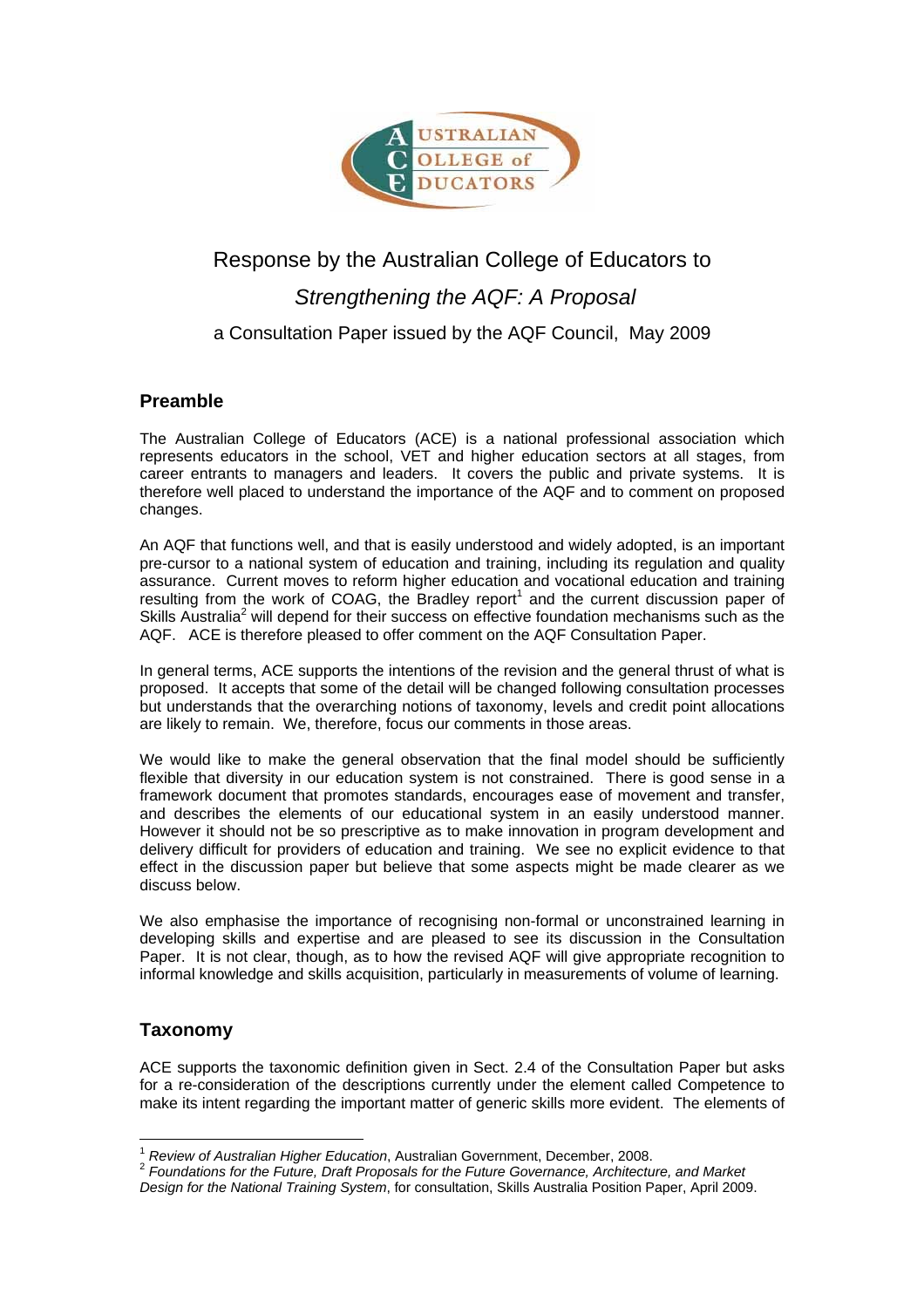Knowledge and Skills are sufficiently clear, and seem to be applicable to the broad range of qualifications relevant to the AQF. However, we believe Competence, as described in both Options A and B, does not recognise sufficiently the differences among some programs of education. As an example, the generic qualities listed are often the hallmark of professional disciplines such as engineering, law, actuarial studies and medicine and belong more properly under the Skills heading. We favour Option B because of its specific focus on generic competence but ask for a re-wording that recognises that what is generic to some qualifications is core to others.

Another option might be to call the third element, that sits alongside Knowledge and Skills, Context & Broadening. The intention is to capture those additional competencies required to make the person completing the respective program understand the general context within which they will work, make them aware of areas cognate to their own and to ensure they are not narrowly specialised.

#### **Levels**

The two example reference levels given in Table 7 of the Consultation Paper are reasonable frameworks upon which to describe the relativities of Australian qualifications and to permit comparisons with overseas qualification structures. We favour an option similar to Example 1 with fewer levels since it seems that more flexibility is available to providers if there is less specificity. Later we offer another model that the AQF Council may wish to consider. Although not suggested as necessarily better than Example 1 it is simpler and allows for HE developments not currently incorporated in the Table 7.

## **Credit Points**

While it is attractive to contemplate the allocation of credit points over the various levels of qualification, as in Table 9, it is important that the ranges chosen reflect properly the relative effort at a given level, clearly a difficult proposition because of the variety of different types of qualification, particularly in the universities. As an illustration, bachelor degrees can be of 3, 4 or more years duration; it seems unusual to try to capture those variations within an hour range of 3000-3600. Likewise, an honours year following the completion of a three year program may be more demanding on an annual basis than each of the previous three years and perhaps should be recognised as such. It would be of value to re-visit those matters in devising the final form of the revised AQF, along with the need to embed flexibility, as implied above.

## **Another Approach**

Provision must be made in the AQF for the easy incorporation of innovative degree programs such as the 'Melbourne model' in which the University of Melbourne has foregone the traditional suite of undergraduate degrees in favour of a small set of comprehensive undergraduate programs followed by professional graduate degrees that provide specialisation. The model must also easily account for the differentiation between coursework and research Masters degrees and the availability of professional doctorates. None of those is evident in the structure of Table 9, although we can build them into a model as outlined in Fig. 1 following. This is a banded structure similar in some respects to the current AQF segmentation by sector, but is segmented instead by broad qualification type. The bands are overlapped in some cases to recognise the different sectors for which each band is relevant. It is provided as an example of a different approach that could be developed further if it proved attractive.

Although not shown in Fig.1 there may be value in an entry level that recognises the first formal secondary school qualification.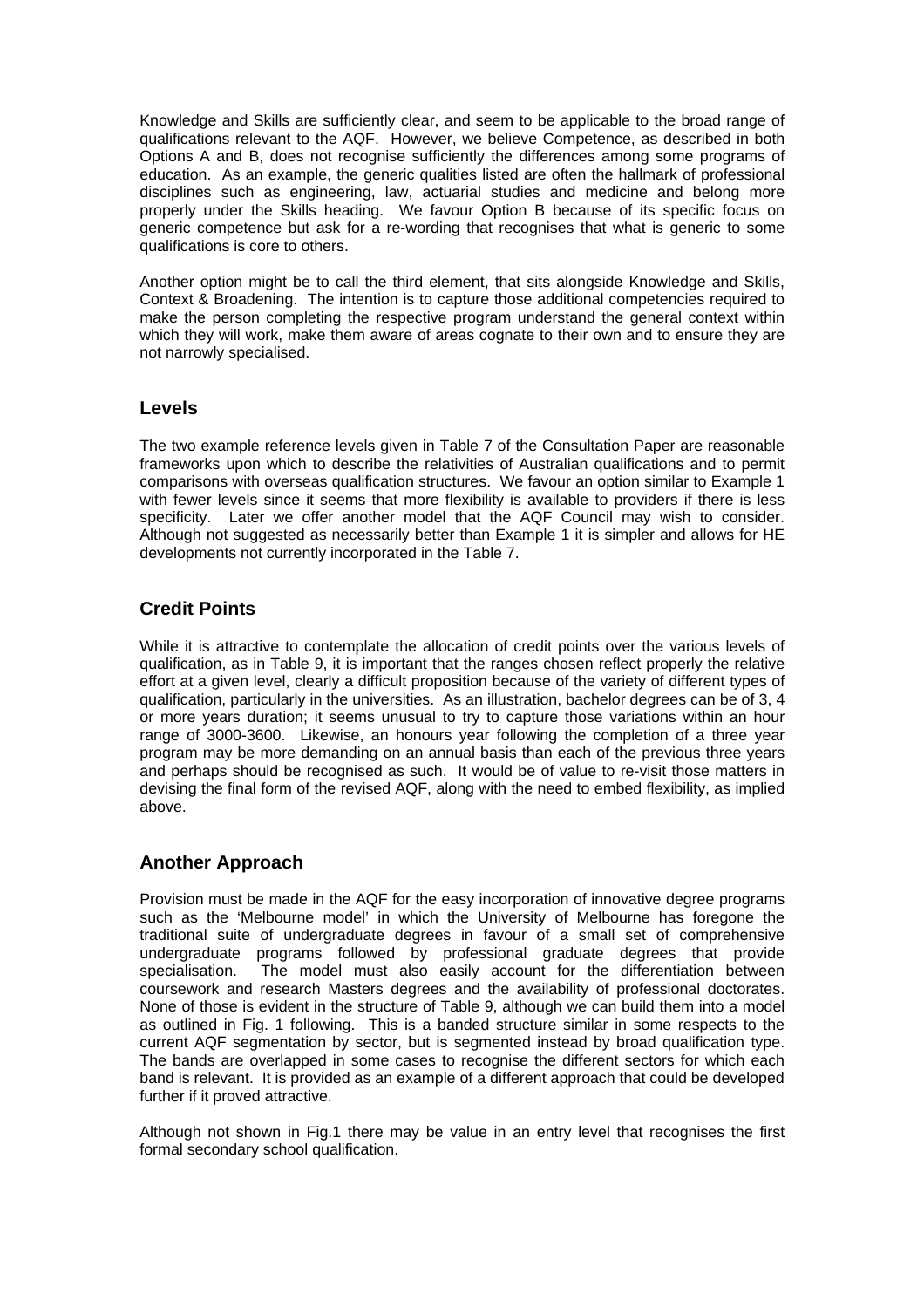Because there are fewer and more broadly defined levels, establishing international comparators with this approach will involve a many-to-one mapping of overseas levels to this structure: several levels of most of the overseas models will be equivalent to a single layer here. Its major difference is that it keeps the levels simply described and relevant to broad employment qualifications.

## **Concluding Remarks**

To get widespread acceptance of a new AQF the final model chosen needs to be meaningful and easy to apply. The structure outlined in the Consultation paper is supported, in principle, by ACE, but may need refinement and simplification as discussed above to ensure its adoption by providers at all levels. Otherwise its importance as an essential foundation for the future of Australia's education system may be compromised.

#### **Contact**

Professor John Richards Chief Executive Officer

Australian College of Educators PO Box 323, Deakin West ACT 2600

phone: 02 6281 1766 email: john.richards@austcolled.com.au